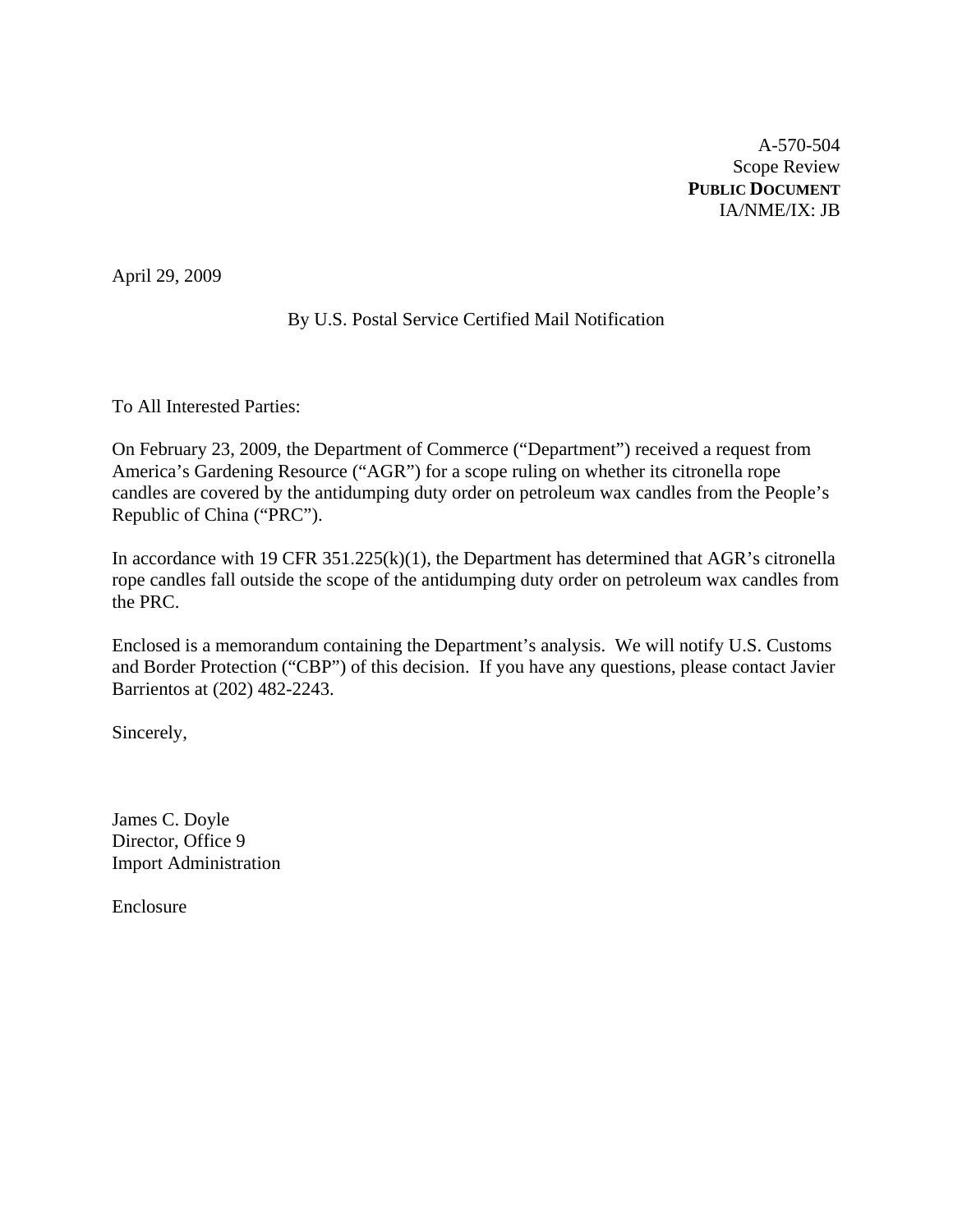April 29, 2009

| <b>MEMORANDUM FOR:</b> | John M. Andersen<br><b>Acting Deputy Assistant Secretary</b><br>for Antidumping and Countervailing Duty Operations                                                  |
|------------------------|---------------------------------------------------------------------------------------------------------------------------------------------------------------------|
| FROM:                  | James C. Doyle<br>Director, Office 9<br><b>Import Administration</b>                                                                                                |
| <b>SUBJECT:</b>        | Antidumping Duty Order on Petroleum Wax Candles from the<br>People's Republic of China: Final Scope Ruling, America's<br>Gardening Resource Citronella Rope Candles |

### **Summary**

On February 23, 2009, the Department of Commerce ("Department") received a request from America's Gardening Resource ("AGR") for a scope ruling on whether its citronella rope candles are covered by the antidumping duty order on petroleum wax candles from the People's Republic of China ("PRC"). See Antidumping Duty Order: Petroleum Wax Candles from the People's Republic of China, 51 FR 30686 (August 28, 1986) ("Order"). In accordance with 19 CFR  $351.225(k)(1)$ , we recommend that the Department determine that AGR's citronella rope candles fall outside the scope of the Order.<sup>1</sup>

### **Background**

 $\overline{a}$ 

AGR filed its request for a scope ruling in proper form on February 23, 2009. On April 9, 2009, the Department extended the deadline for its determination to April 30, 2009. The National Candle Association ("Petitioner"), an interested party in this proceeding, did not file comments regarding AGR's request.

### **Product Description**

The candles involved in this request consist of a cotton wick, dipped in light yellow wax that is coiled vertically. The candles are mixed wax candles made of palm oil and paraffin wax and contain 6 percent citronella oil. AGR states the candles are sold either with a candle holder or individually as replacement citronella candles. The top of the rope is fed through the holder's

<sup>&</sup>lt;sup>1</sup> The Department has developed an internet website that allows interested parties to access prior scope determinations regarding the Order. This website lists all scope determinations from 1991 to the present. It can be accessed at http://ia.ita.doc.gov/download/candles-prc-scope/, and will be updated periodically, to include newlyissued scope determinations.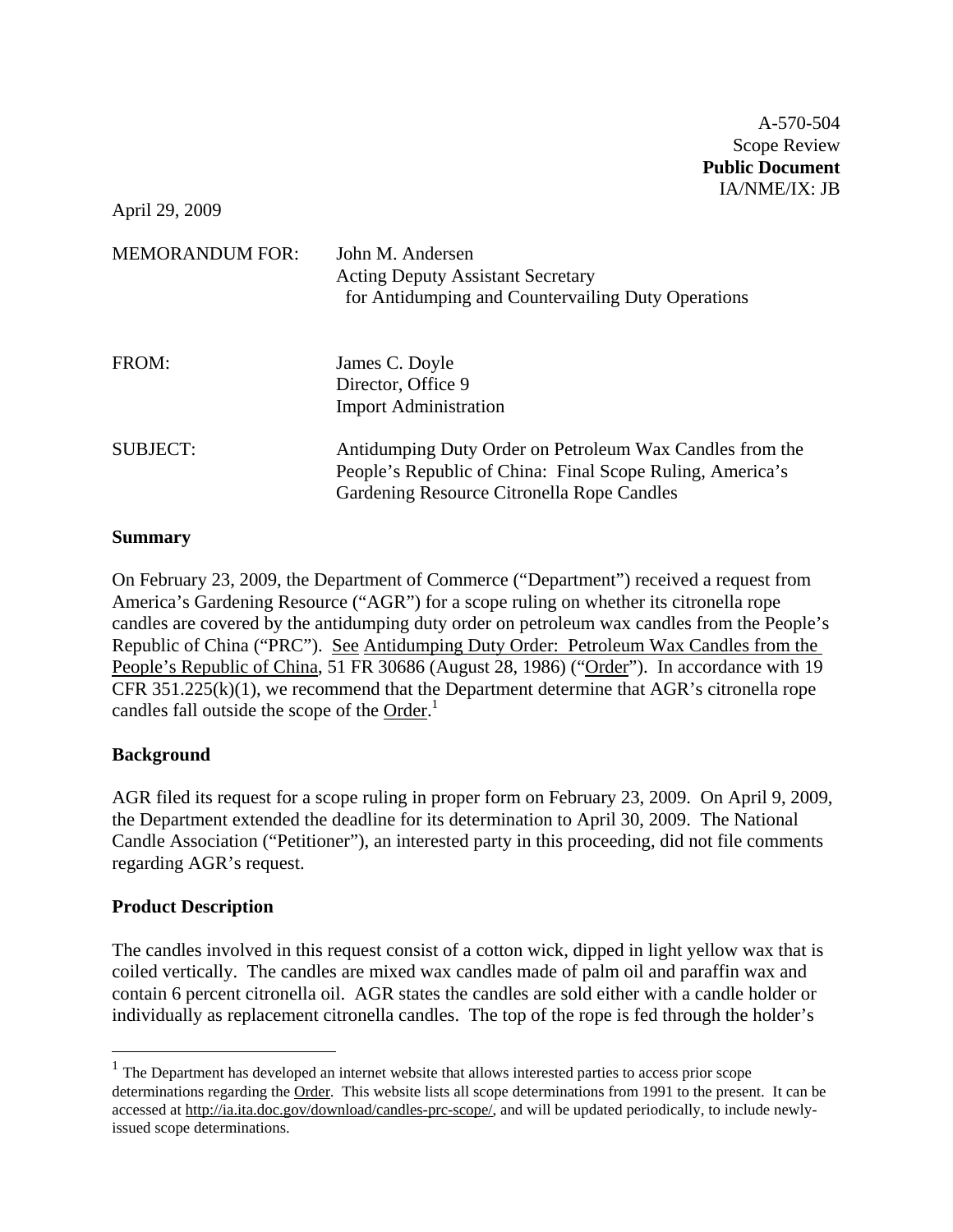vise and a holder's clamp holds the end in place for burning.

The citronella candle comes in two sizes. The small candle measures 5  $\frac{3}{4}$ " in height, has a 78" rope and will burn for a claimed 30 hours. The large candle measures 7" in height, has a 250" rope and will burn for a claimed 95 hours. Both candles come with a hurricane glass for protection against wind. The candles contain part numbers 35-961 and 35-960, respectively. According to AGR, the candles are classified under Harmonized Tariff Schedule of the United States ("HTSUS") # 3808.50.1000.

### **AGR's Scope Request**

AGR argues that the citronella rope candles are excluded from the order because the candles contain citronella oil and are intended for outdoor use. AGR maintains that the citronella rope candle is advertised and marketed via gardening catalogs and a gardening website. AGR states that as the candles are intended to be used outdoors during the spring and summer season, the candles are only advertised in their spring and summer catalogs. AGR argues that their claim is consistent with previously issued scope determinations holding that citronella candles fall outside the scope of the Order.

In support of its argument, AGR cites a scope ruling where it claims the Department found a similar candle outside the scope of the Order because it served as an insect repellent, was intended for outdoor use, and was for purposes other than providing lighting or decoration. See Final Scope Ruling - Antidumping Duty Order on Petroleum Wax Candles From the People's Republic of China (A-570-504); Target Stores (December 15, 1998) ("Target Ruling"). AGR argues that in the Target Ruling, the Department analyzed a candle containing 1-1/2 percent citronella oil labeled for outdoor use and found that candle to be outside the scope of the Order. AGR further notes that in the Target Ruling, the Department found that candles that the purchaser reasonably could expect to have an insect repellent function are not candles within the scope of the Order because these candles are purchased, at least in part, for a purpose other than providing light or decoration, namely, repelling insects. See Target Ruling at 8. AGR also claims that the Department applied similar reasoning in another ruling regarding citronella garden torches. AGR claims that because these citronella garden torches were labeled for outdoor use and labeled as containing citronella oil, the Department found them to be substantially similar to the candles that it analyzed in the Target Ruling, not standard petroleum wax candles and, thus, outside the scope of the Order. See Final Scope Ruling - Antidumping Duty Order on Petroleum Wax Candles From the People's Republic of China (A-570-504); Boston Warehouse Trading Corp. (December 18, 1998) ("Boston Ruling").

No other party provided comments.

#### **Legal Framework**

The regulations governing the Department's antidumping scope determinations are found at 19 CFR 351.225. On matters concerning the scope of an antidumping duty order, the Department first examines the descriptions of the merchandise contained in the petition, the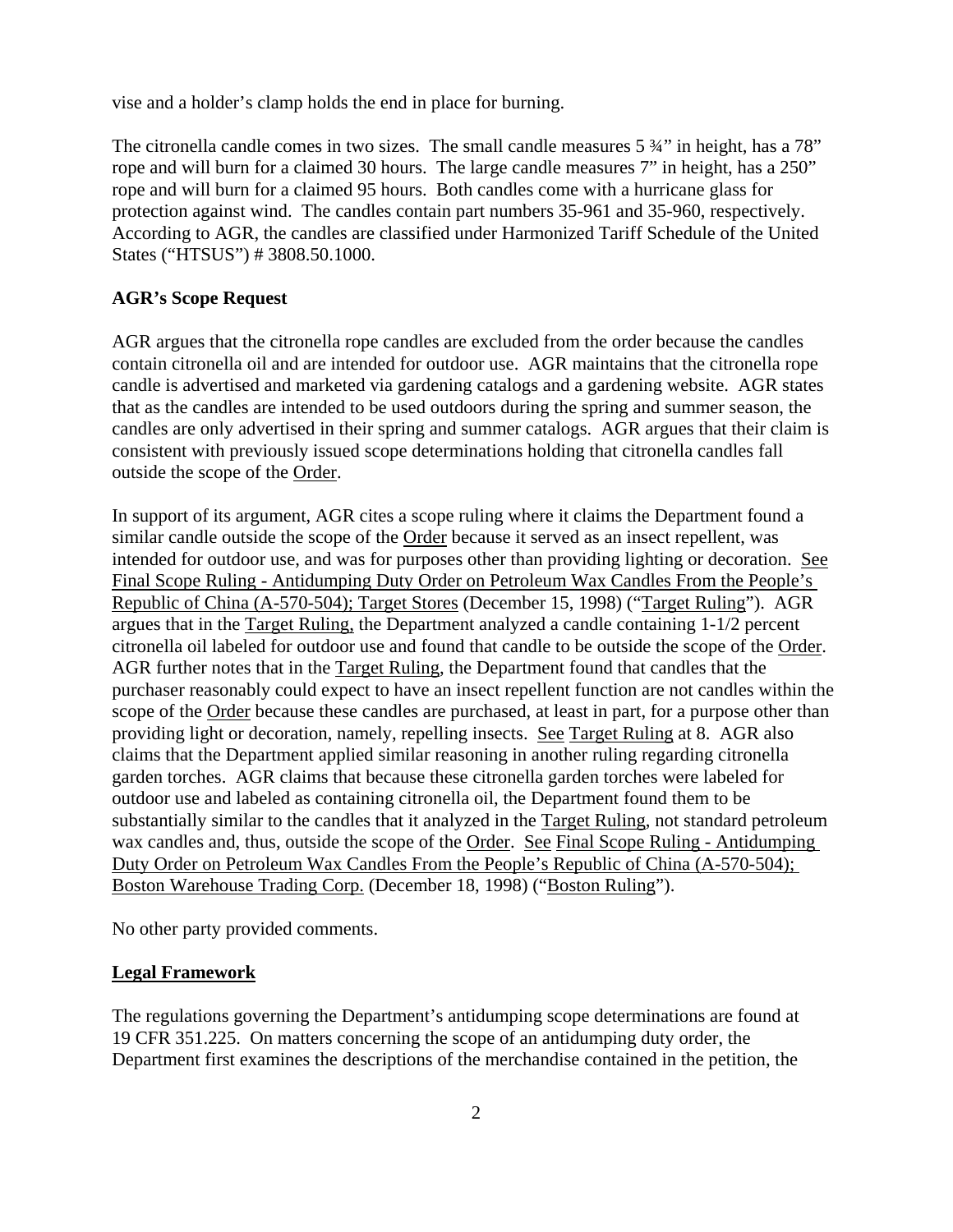initial investigation and the determinations of the Secretary (including prior scope determinations) and the U.S. International Trade Commission ("ITC"). This determination may take place with or without a formal inquiry. If the Department determines that these descriptions are dispositive of the matter, the Department will issue a final scope ruling as to whether the subject merchandise is covered by the Order. See 19 CFR 351.225(k)(1).

Conversely, where the descriptions of the merchandise are not dispositive, the Department will consider the five additional factors set forth at 19 CFR 351.225(k)(2). These criteria are: (1) the physical characteristics of the merchandise; (2) the expectations of the ultimate purchasers; (3) the ultimate use of the product; (4) the channels of trade in which the product is sold; and (5) the manner in which the product is advertised and displayed. The determination as to which analytical framework is most appropriate in any given scope inquiry is made on a case-by-case basis after consideration of all evidence before the Department.

In the instant case, the Department has evaluated AGR's request in accordance with 19 CFR  $351.225(k)(1)$  and finds that the descriptions of the products contained in the petition, the initial investigation, and the determinations of the Secretary (including prior scope determinations) and the ITC are dispositive with respect to AGR's citronella rope candles. Therefore, for these candles, the Department finds it unnecessary to consider the additional factors set forth at 19 CFR 351.225(k)(2).

Documents and parts thereof from the underlying investigation that the Department deemed relevant to this scope ruling were made part of the record of this determination and are referenced herein. Documents that neither the Department nor the parties placed on the record do not constitute part of the administrative record for this scope determination.

In its petition of September 4, 1985, the NCA requested that the investigation cover:

{c}andles {which} are made from petroleum wax and contain fiber or paper-cored wicks. They are sold in the following shapes: tapers, spirals, and straight-sided dinner candles; rounds, columns, pillars; votives; and various wax-filled containers. These candles may be scented or unscented . . . and are generally used by retail consumers in the home or yard for decorative or lighting purposes.

See Antidumping Petition (September 4, 1985), at 7.

The Department defined the scope of the investigation in its notice of initiation. This scope language carried forward without change through the preliminary and final determinations of sales at less than fair value and the eventual antidumping duty order:

{c}ertain scented or unscented petroleum wax candles made from petroleum wax and having fiber or paper-cored wicks. They are sold in the following shapes: tapers, spirals, and straight-sided dinner candles; rounds, columns, pillars, votives; and various waxfilled containers.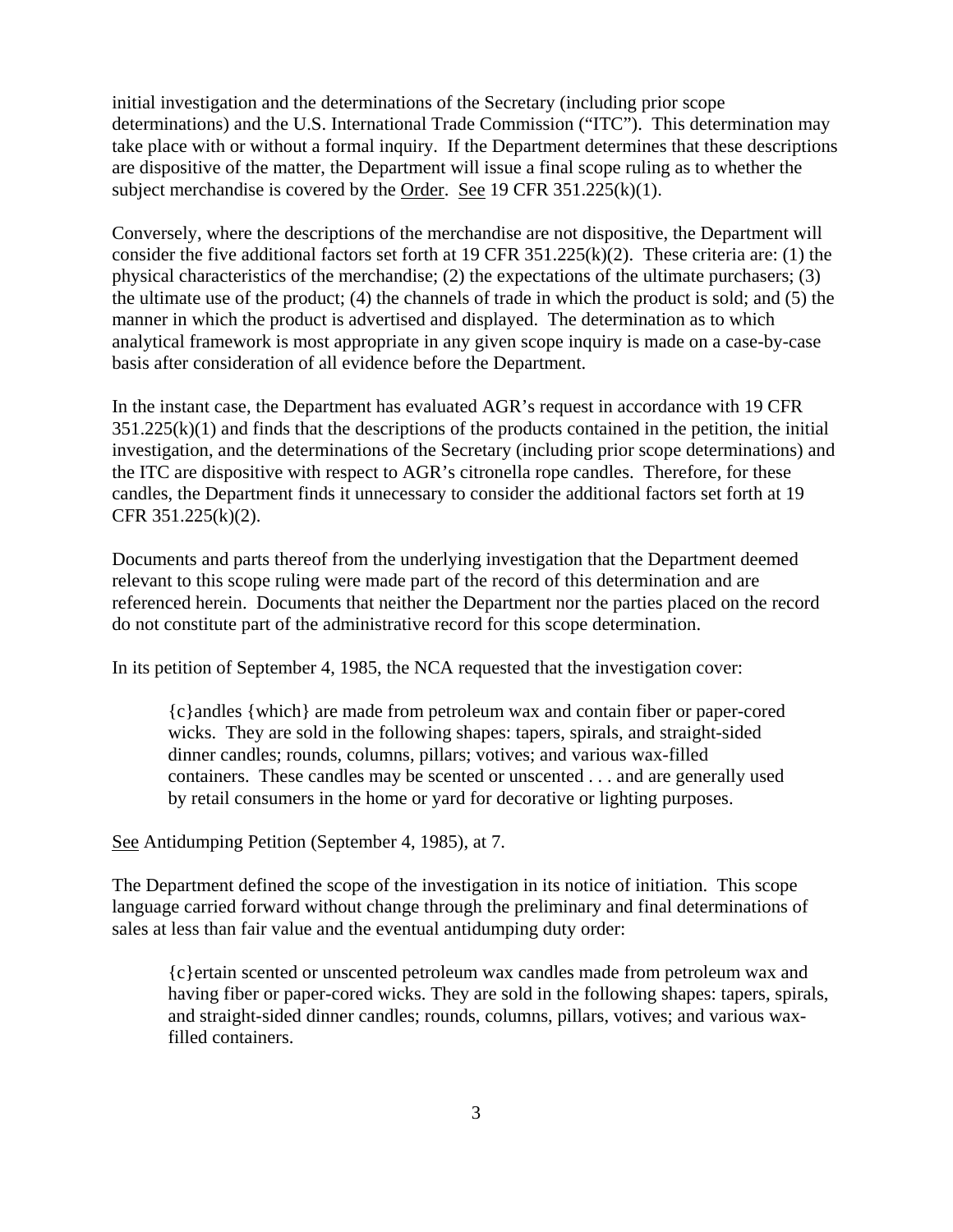See Petroleum Wax Candles from the People's Republic of China: Initiation of Antidumping Duty Investigation, 50 FR 39743 (September 30, 1985); Petroleum Wax Candles from the People's Republic of China: Preliminary Determination of Sales at Less Than Fair Value, 51 FR 6016 (February 19, 1986); Petroleum Wax Candles from the People's Republic of China: Final Determination of Sales at Less Than Fair Value, 51 FR 25085 (July 10, 1986); and Order.

The ITC adopted a similar definition of the "like product" subject to its determinations, noting that the investigations did not include "birthday, birthday numeral and figurine type candles." See Candles from the People's Republic of China: Determination of the Commission in Investigation No. 731-TA-282 (Final), Publication 1888 (August 1986), at 4, note 5, and A-2.

Also of relevance to the present scope inquiry are the Department's instructions to the U.S. Customs Service (now renamed U.S. Customs and Border Protection) ("CBP"). See Letter from the Director, Office of Compliance, to Burditt, Bowles & Radzius, Ltd., July 13, 1987 ("CBP Notice") issued in connection with a July 1987 scope determination concerning an exception from the Order for novelty candles, that states:

The Department of Commerce has determined that certain novelty candles, such as Christmas novelty candles, are not within the scope of the antidumping duty order on petroleum-wax candles from the People's Republic of China (PRC). Christmas novelty candles are candles specially designed for use only in connection with the Christmas holiday season. This use is clearly indicated by Christmas scenes and symbols depicted in the candle design. Other novelty candles not within the scope of the order include candles having scenes or symbols of other occasions (e.g., religious holidays or special events) depicted in their designs, figurine candles, and candles shaped in the form of identifiable objects (e.g., animals or numerals).

See CBP Notice (emphasis added).

 $\overline{a}$ 

In November 2001, the Department changed its practice on the issue of candle shapes. See Final Scope Ruling – Antidumping Duty Order on Petroleum Wax Candles From the People's Republic of China (A-570-504); J.C. Penney (November 9, 2001) ("J.C. Penney Ruling"). In this ruling, the Department reviewed the text of the scope of the Order, beginning with the text of the first sentence of the scope which covers "{c}ertain scented or unscented petroleum wax candles made from petroleum wax and having fiber or paper-cored wicks." See Order. The text following this broad inclusive sentence provides a list of shapes; this list is not modified by any express words of exclusivity. The result of our prior practice of not including within the scope of the Order candles of a shape other than those specifically listed in the Order was inconsistent with the fact that the candles were "scented or unscented petroleum wax candles made from petroleum wax and having fiber or paper-cored wicks."2 In the J.C. Penney Ruling, the

<sup>2</sup> See, e.g., Final Scope Ruling - Antidumping Duty Order on Petroleum Wax Candles From the People's Republic of China (A-570-504); Endar Corp. (January 11, 2000) ("Endar") (the Department found a "dragonfly" candle, in the shape of a rough-hewn stone with a dragonfly carved on top, to not be within scope because it is of a shape not listed by the scope), and Final Scope Ruling – Antidumping Duty Order on Petroleum Wax Candles From the People's Republic of China (A-570-504); American Drug Stores, Inc. (March 16, 1998) (the Department found a sphere or ball-shaped candle to not be within scope because it is a shape not listed by the scope).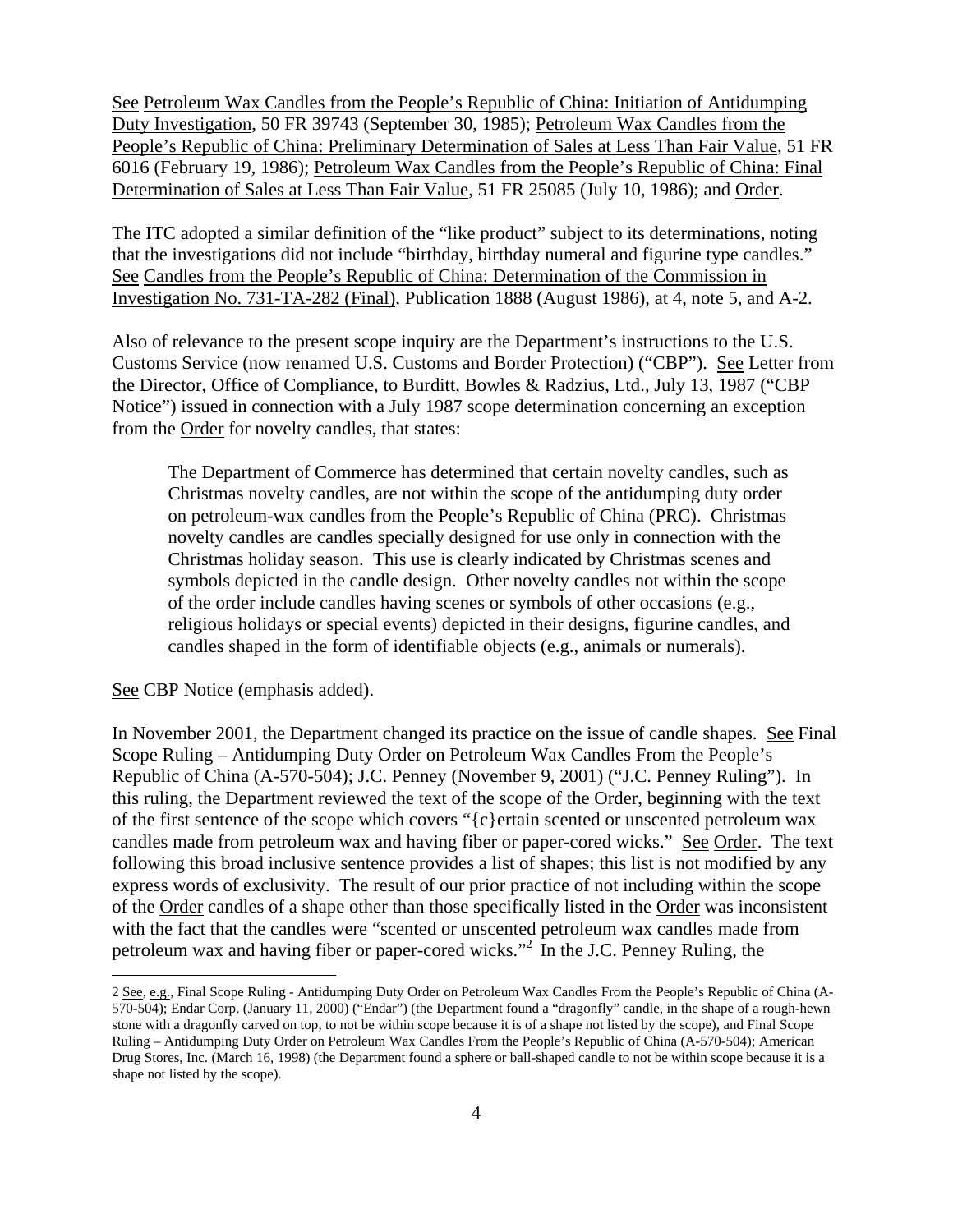Department determined to revise this practice because it had the effect of narrowing the broad coverage of the first sentence of the Order's scope. The list of shapes in the second sentence of the Order's scope does not provide a textual basis for such a narrowing of the coverage of the first sentence of the Order's scope. Accordingly, to give full effect to the first sentence of the inclusive language of the scope, the Department now will normally evaluate whether candles of a shape not listed by the inclusive language of the Order's scope are scented or unscented petroleum wax candles made from petroleum wax and having fiber or paper-cored wicks.

This approach of evaluating such candles in light of the entire text of the Order's scope is in keeping with the opinion of the Court of International Trade ("CIT"), noting that a better approach in scope rulings is to avoid subjective issues of intent and, instead, look to the petition's language to determine whether the class or kind of merchandise at issue was expressly included. Duferco Steel, Inc. v. United States, 146 F. Supp. 2d 913 (May 29, 2001) ("Duferco Steel"). Such an approach is a departure from past CIT precedent that required the Department to give ample deference to the petitioner's intent when examining a petition's description of the subject merchandise. See, e.g., Torrington Co. v. United States, 995 F. Supp. 117, 121 (CIT 1998).

Although the specific scope decision in Duferco Steel has been overturned by the United States Court of Appeals of the Federal Circuit ("CAFC") in Duferco Steel, Inc. v. United States, 296 F.3d 1087 (Fed. Cir. 2002), we do not believe that the CAFC's decision undermines the Department's decision in the J.C. Penney Ruling. The plain language of the Order clearly states "{c}ertain scented or unscented petroleum wax candles made from petroleum wax and having fiber or paper-cored wicks . . . sold in the following shapes: tapers, spirals, and straight-sided dinner candles; rounds, columns, pillars, votives; and various wax-filled containers" are included within the scope of the Order. Thus, the Order offers a descriptive list of the shapes of candles included within the Order, but, as the courts have recognized, there is no requirement that every single product covered must be identified in the scope. More specifically, the CAFC has stated that "the petitions that led to the issuance of the order did not need to specifically identify the {product} in order to cover {it}; our precedent, to say nothing of the regulations, makes clear that neither a petition nor an antidumping or countervailing duty order requires that level of specificity."<sup>3</sup> The CAFC further stated "{a}s a matter of law, a petition need not list the entire universe of products  $\ldots$  in order {for the petition} to cover those products."<sup>4</sup> Thus, as applied to this Order, there is no requirement, nor is it possible, for all the shapes of candles to be listed.<sup>5</sup> In fact, if the list were exhaustive, there would have been no need for the Department to

<u>.</u>

<sup>3</sup> Novosteel SA v. United States, 284 F.3d 1261, 1264 (Fed. Cir. 2002).

<sup>4</sup> Id.

<sup>5</sup> See Petroleum Wax Candles from China, USITC Pub. No. 3226 Investigation No. 731-TA-282 (Review) (August 1999), at 18 ("Candles come in a wide variety of shapes and sizes. Major U.S. candle manufacturers reportedly will offer 1,000 to 2,000 varieties of candles in their product lines.").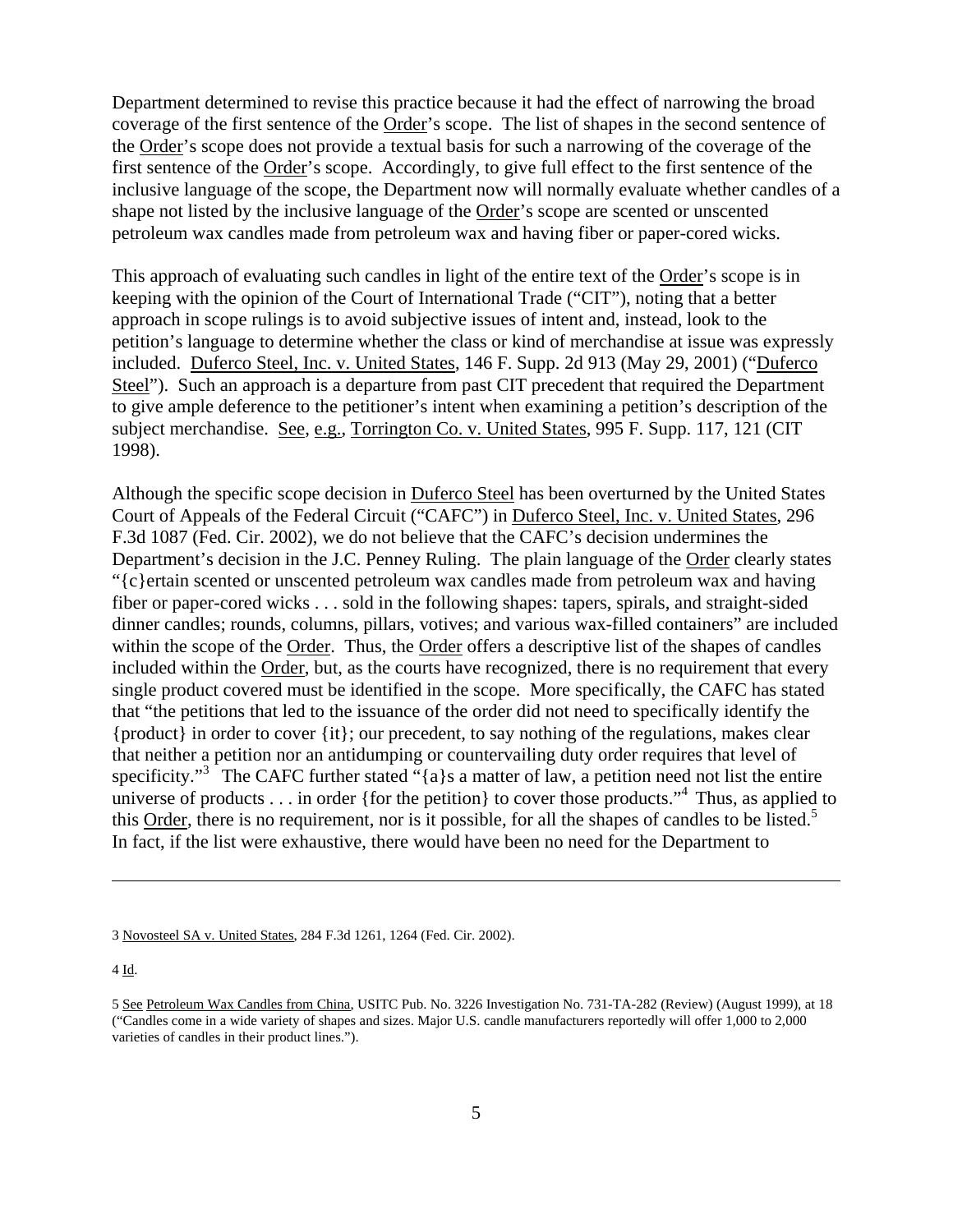determine whether any other candle that was not explicitly listed as a shape in the scope of the Order. However, the Department did render the novelty candle exception that offered a narrowly construed exception, leaving all other petroleum wax candles from the PRC covered by the Order.

If the Department determines that the candle is made from petroleum wax and has a fiber or paper-cored wick, but the candle possesses characteristics set out in the CBP Notice, it will not fall within the scope of the Order. In order for a candle to qualify for the novelty candle exception, the characteristic which is claimed to render it a novelty candle (i.e., the shape of an identifiable object or a holiday-specific design) should be easily recognizable in order for the candle to merit not being included within the scope of the Order. Specifically, among other determining factors, the Department will examine whether the characteristic is identifiable from most angles and whether or not it is minimally decorative, e.g., small and/or singularly placed on the candle. If the identifiable object or holiday-specific design is not identifiable from most angles, or if the design or characteristic is minimally decorative, the Department may determine that the candle is included within the scope of the Order. See J.C. Penney Corp. Ruling; Final Scope Ruling – Antidumping Duty Order on Petroleum Wax Candles From the People's Republic of China (A-570-504); San Francisco Candle Co. (February 12, 2001); and Final Scope Ruling: Antidumping Duty Order on Petroleum Wax Candles From the People's Republic of China (A-570-504); Endar Corporation. If a candle does not possess the characteristics set out in the July 1987 novelty candle exception, and it is a scented or unscented candle having fiber or paper-cored wick, the Department will determine that the candle is within the scope of the Order.

#### **Analysis**

With respect to the instant request, we find that, for the reasons outlined below, AGR's citronella rope candles fall outside the scope of the Order in accordance with section  $351.225(k)(1)$  of the Department's regulations, because the descriptions of the products contained in the petition, the initial investigation, final determinations of the Secretary (including prior scope rulings), and the Order are dispositive. Therefore, for these candles, the Department finds it unnecessary to consider the additional factors set forth in 19 CFR 351.225(k)(2).

First, we note that the Department has referred to the insect repellant properties of certain oils in previous cases, such as citronella oil, and stated that the presence of citronella oil in these candles "indicates that these candles do have an additional use as compared to the candles subject to the Order: as an insect repellant." See Final Scope Ruling - Antidumping Duty Order on Petroleum Wax Candles From the People's Republic of China (A-570-504); Fabri-Centers of America, Inc. (September 3, 1991) (Fabri-centers Ruling). In the Fabri-centers Ruling, the Department also stated that the citronella oil candles were marketed as insect repellent candles for outdoor use only and found them to be outside the scope of the Order. Id. In subsequent scope rulings, the Department has found that citronella (and lemongrass) candles are outside the scope of the Order, because they have insect repellent properties and are labeled as outdoor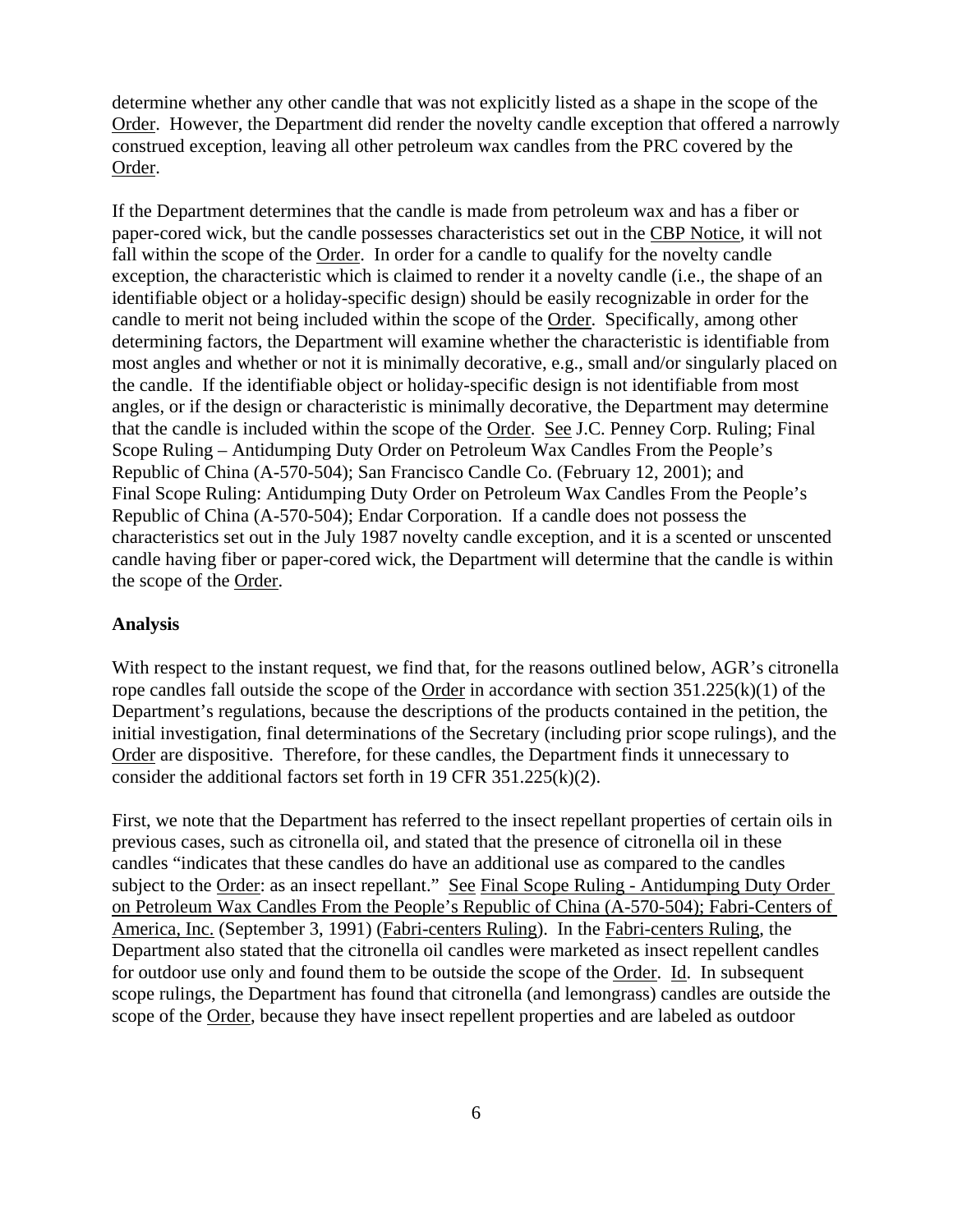candles.<sup>6</sup>

<u>.</u>

Here, as in those cases, the record evidence demonstrates that the citronella rope candles are used for repelling insects rather than for "decorative or lighting purposes." See, e.g., Target Ruling; Fabri-center Ruling and Star Ruling. While AGR's citronella rope candles are not identical in every respect to the candles analyzed in the previous citronella cases, the reasoning in those cases is the same as in the instant case. Similar to the prior citronella/lemongrass candle scope rulings, the record evidence here demonstrates that the citronella rope candles function as an insect repellent and are for outdoor use only.

AGR is a catalog/internet retailer and thus, the citronella rope candles are advertised and marketed via catalogs and the internet. AGR markets these products through its *Gardener's Supply Company* catalogs and website www.gardeners.com. In AGR's catalogs, the depiction and description of the subject citronella candles are identical throughout all the different catalogs. See AGR's scope request at Exhibits 1-4. As the candles are intended to be used outdoors during the spring and summer season, the candles are only advertised in the spring and summer catalogs.

The product is described, in relevant part, as follows:

- Product is described in the catalog and on the website as containing citronella. The internet description provides the percentage of citronella oil (6 percent) contained in the candle.
- Product is identified in the catalog under the caption "You are Invited to a Delightful" Garden Soirée – Bugs are Not!!"
- Product is identified on the internet website as "The Perfect Candle for a Delightful" Garden Soirée." In addition, the description states that the hurricane glass, which is included, protects the citronella candle's flame from wind
- Photographs of the candles in the catalogs depict the product in an outdoor setting
- The instruction page that accompanies the citronella candle identifies the candle as containing citronella and specifically identifies "outdoor use" in Step 6 of the Instruction Sheet (see Exhibit 4).

See, e.g., Antidumping Duty Order on Petroleum Wax Candles From the People's Republic of China: Final Scope Ruling, Lamplight Farms, Inc.'s Tiki® Mosquito Candle with the Power of Black Flag (December 13, 2007) (Lamplight Ruling); Final Scope Ruling - Antidumping Duty Order on Petroleum Wax Candles From the People's Republic of China (A-570-504); Target Stores (December 15, 1998) (Target Ruling); Final Scope Ruling - Antidumping Duty Order on Petroleum Wax Candles From the People's Republic of China (A-570-504); Boston Warehouse Trading Corp. (December 18, 1998) (Boston Ruling); Final Scope Ruling - Antidumping Duty Order on Petroleum Wax Candles From the People's Republic of China (A-570-504); Meijer, Inc. (September 30, 1999) (Meijer Ruling); and Final Scope Ruling - Antidumping Duty Order on Petroleum Wax Candles From the People's Republic of China (A-570-504); Star Merchandise Company (July 27, 1994) (Star Ruling).